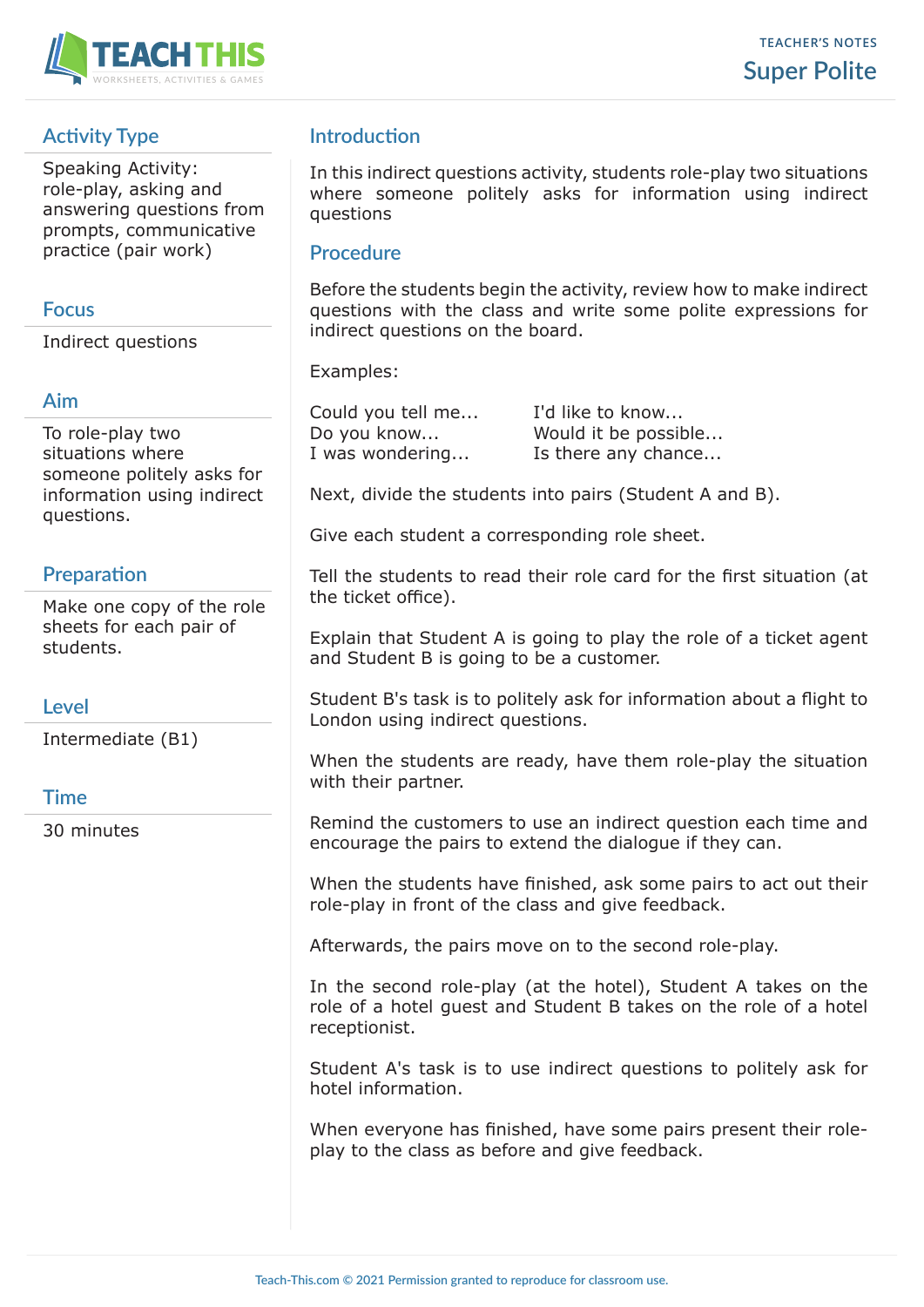

#### **Student A**

#### **At the ticket office: Ticket agent**

You work at a ticket office for British Airways. Answer a customer's questions using the following information:

- 1. A business class ticket to London is \$600. An economy class ticket to London is \$325.
- 2. The flight duration is five hours.
- 3. The plane departs at 1:45 p.m. Passengers must check in three hours before the flight.
- 4. The baggage weight restriction is 30kgs for business class and 15 kgs for economy.
- 5. There is unlimited food and drink for business class passengers and one meal is served for economy class passengers.

#### **At the hotel: Guest**

You are staying at the Shangri-La Hotel in Dubai. Using indirect questions, politely ask the receptionist about the following information:

- 1. Is there free Wi-Fi in the hotel?
- 2. What time is breakfast served?
- 3. What is the room to room dialing code?
- 4. What floor is the gym on?
- 5. Is there a laundry service?

When you have finished, thank the receptionist and ask them to call a taxi for you.